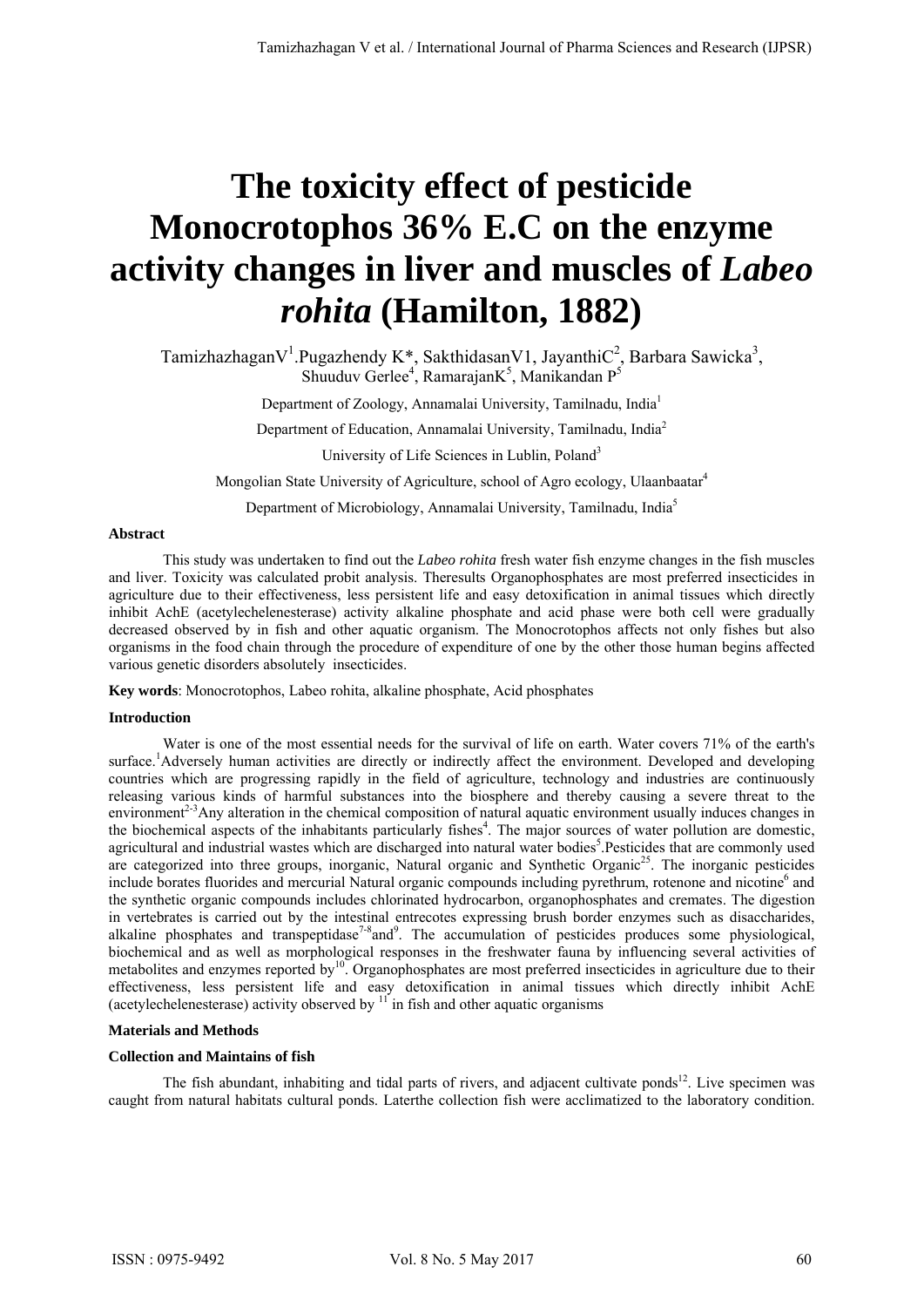For the experimental fishes with  $9 - 10$ cms lengths were selected because the minimum length of the mature fish is 8 cm.

#### **Enzyme Assay**

#### **Determination of the Activity of GPT**

About One ml of the substrate was pipette out in the two test tubes marked as test and control. The test tubes were kept in the water bath at  $37^0C$  for minutes. In one tube (Test) 0.2ml of sample was added. Both the tubes were incubated for 30 minutes at  $37^{\circ}$ C. After incubation 0.2ml of sample was added to second tube (Control). For stranded graph, into a series of test tubes, standard pyruvate solution (0.1-0.5) was pipette out and made upto 0.1ml with phosphate buffer was taken. To all the tubes, two drops alanine citrate and 0.1ml of colour reagent were added. The tubes were incubated for 20 minutes at  $37^{\circ}$ C. Then 10ml of 4N sodium hydroxide was added and incubated for 10 minutes at  $37^0$ C. The colour developed was read at 520nm. The activity of enzyme is expressed as IU/L  $^{26}$ .

#### **Determination of the Activity of GOT**

To the tube mixed as test 1.0ml of buffered substrate and 0.2ml of sample was added. The control 1.0ml buffer substrate was added. Both were incubated at  $37^0C$  for one hour. After incubation period, to the control tube 0.2ml of sample was added. Standard pyruvate and made up to 1.0ml with phosphate buffer. 0.1ml buffer was taken as blank. To all the tubes two drops of aniline citrate reagent was added, mixed, followed by 1.0ml of 2,4- dinitro phenyl hydrazine and incubated at  $37^{\circ}$  C for 20 minutes. Then 10ml of 0.4N sodium hydroxide was added and kept for 10 minutes at  $37^0$ C. The brown colour developed was read at 520nm. The activity of the enzyme is expressed as  $UI/L<sup>26</sup>$ . s

#### **Estimation of Alkaline Phosphatase of ALP**

0.5ml borate buffer, 0.5ml of substance and 0.1ml supernatant were mixed, and incubated at room temperature for one hour. After incubation the enzyme reaction was arrested using 5.9ml of 0.05N NaOH and mixed well. The colour intensity was measured at 650nm. The mixture contain above all the sample was used as a blank. The Tyrosine was used as the standard<sup>26</sup>.

## **Estimation of Acid Phosphatase of ACP**

0.5ml sodium citrate buffer, 0.5ml of substance and 0.1ml supernatant were mixed, and incubated at room temperature for one hour. After incubation the enzyme reaction was arrested using 5.9ml of 0.05N NaOH and mixed well. The colour intensity was measured at 650nm. The mixture contain above all the sample was used as a blank. The Tyrosine was used as the standard<sup>27</sup>.

#### **Results**

Aquatic toxicology is the study of effects of environmental contamination on aquatic organisms, such as the effect of pollution on the health fish or other aquatic organisms, Pesticide is pollutant. The pesticides capacity to harm fish and aquatic animals is largely a function of its toxicity, exposure time, dose rate and persistence in the environment.The Aspartameamino acid transferese and Alanine transferese activity in the muscle of the control fish were GOT (15.21, 13.54, and 12.23) and GPT (1.93, 1.86 and 1.79mg/protein) for 10, 20 and 30 days respectively. In the experimental fishes, they GOT Table : 5 and GPT Table : 6 activity in the lower sublethal concentration and for higher sublethal concentration level was decreased for 10, 20, 30 day exposure periods, The decreased in enzyme activity of the muscles calculated was found to be statically insignificant and both concentrations of both experimental periods. In the liver control *Labeo rohita* GOT Table: 7 and GPT Table:8 activity (GOT 19.45, 18.23, 17.69 and 9.52, 7.23, 6.43 mg/protein) Table:1for 10, 20 and 30 day's exposure periods.

In the experimental fishes, the enzyme activity of the lower sublethal concentration and the fishes treated with higher sublethal concentration decreased for 10, 20 and 30 days of treated. The maximum decreased in the enzyme activity was found in the 30 days of treatment period in both the sublethal concentration of pesticide and the analyzed values were found to be statically insignificant in both the sublethal the acid phosphatese Table: 3 (ACP) Table: 3 activity in the muscle of the control fish was 0.20, 0.17 and 0.13 mg/protein for 10, 20 and 30 days of the treatment respectively. In the experimental fish, the ACP activity in the lower sublethal concentration 0.18, 0.14 and 0.11 mg/protein and higher concentration it was found 0.11, 0.06 and 0.03 mg/protein for 10,20 and 30 days exposure. The decreased in the enzyme activity muscles were statically significant in 30 days of experimental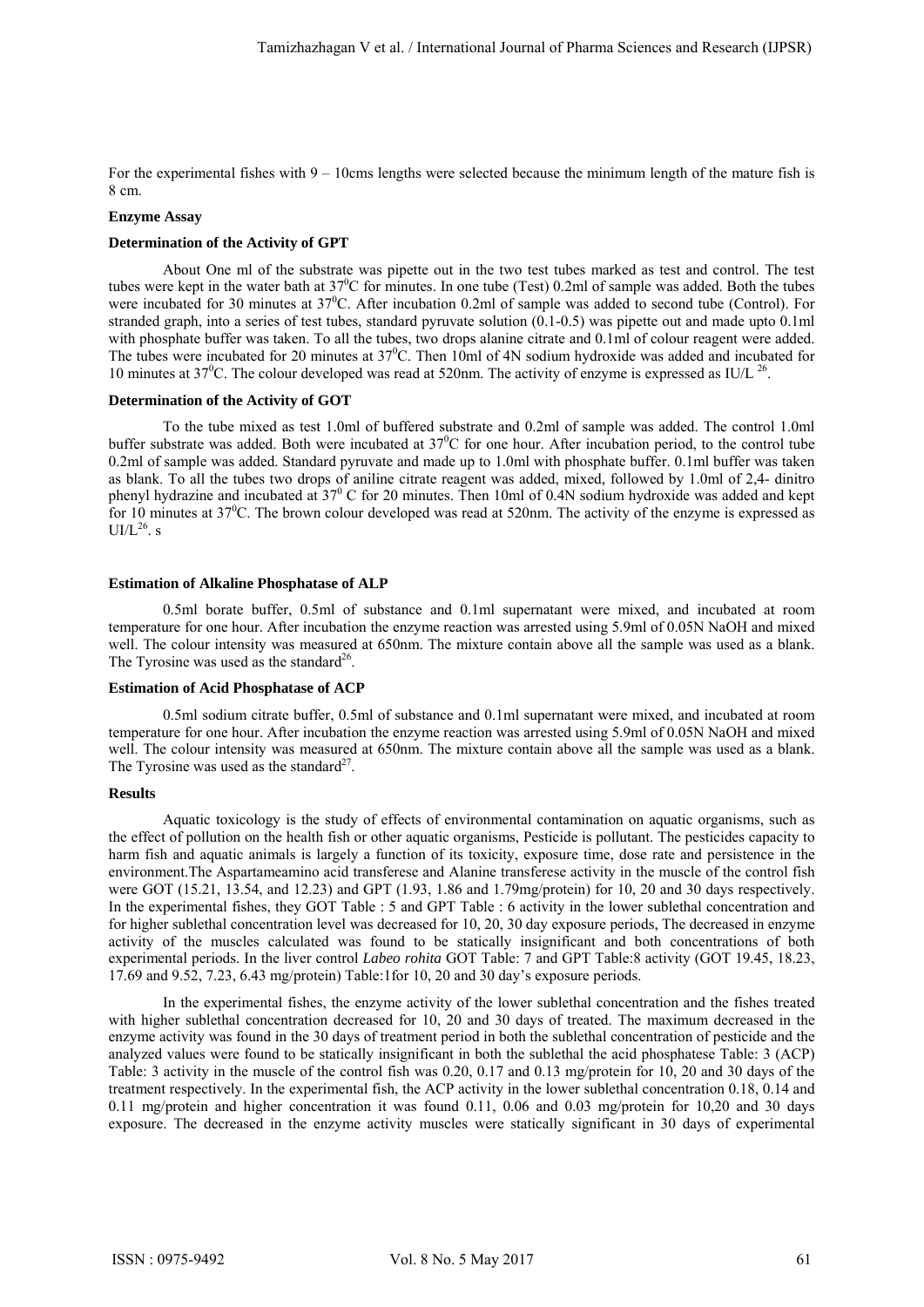periods. The ACP activity in the liver of the control fish was analyzed as 0.27, 0.21, and 0.16 mg/protein and in higher sublethal concentration, it was found to be 0.16, 0.10 and 0.06 mg/protein for days of experimental periods. The ACP activity was found to be statically insignificant in the 10 days of exposure period and statically significant in the 30 days of the exposure period in both the sublethal concentrations of pesticide.

The alkaline phosphatase (ALP) activity in the muscles Table: 5of the control fish were 0.42, 0.39 and 0.36 mg/protein for 10, 20 and 30 days respectively. The ALP of muscle in the lower sublethal concentration was 0.41,0.37 and 0.34 mg/protein for 10,20 and 30 days of exposure periods and in the higher sublethal concentration was 035, 0.32 and 0.30 mg/protein for 10, 20 and 30 days of exposure periods. The decrease ALP activity in the muscle was statically significant in 10, 20 and 30 days of exposure periods. The liver of fishes exposed to lower sublethal concentration 0.73, 0.68 and 0.1 mg/protein for 10, 20 and 30 days of treatment periods. When the fish treated with higher sublethal concentration, it was 0.65, 0.58 and 0.54mg/protein for 10, 20 and 30 days of exposure periods. In the control fishes, the enzyme activity was found to be 0.76, 0.72 and 0.69mg/protein for 10, 20 and 30 days exposure periods. The values were found to be statically significant on 10, 20 and 30 days of exposure period in both the lower and higher sublethal concentration Monocrotophos.

## **Discussion**

Pesticides destroy,prevent or repel pests such as insects, weeds and rodents but May causes a range of harmful health effects in humans, including cancer, short and long term injury to the nervous system, lung damage reproductive dysfunction and possible dysfunction of the endocrine (hormone) and immune system<sup>28</sup>. The ACP activity was found to be statistically insignificant in the 10 days of exposure period and statically significant in the 30 days of exposure period in both the sublethal concentration of pesticide. The intracellular distribution patterns of enzymes in liver tissues and reported that generally the enzyme, which was kept in latent state inside the membrane of lysosomes<sup>13</sup>. The effect of manganese in the cerebellum of fish increased the acid phosphates activity. The increased acid phosphatase activity Caviaprocellus was because of the pesticide chloropyrififosexposure<sup>14</sup>. In the present study, the decreased acid phosphates (ACP) activity was observed in both the lower and higher sublethal concentration of pesticides in the 10, 20 and 30 days of treatment. The effect of the pollutants in aquatic animals and stated that alkaline phosphatese (ALP) is a brush border enzymes, which splits various phosphorous esters at an alkaline pH and mediated transport<sup>15</sup>. The involvement of alkaline phosphatase in active transport<sup>16</sup>, glycogen metabolism<sup>17</sup>, protein synthesis and the synthesis of some enzymes and secretary activity were reported by  $18$ . Thus any alteration in the activity of alkaline phosphatase affects the organisms. In the present investigation, the activity of alkaline phosphatase (ALP) was found to decrease in the tissues of the test fishes when compared with control fishes. The maximum decrease was seen in higher sublethal concentration of pesticide for 30 days.

The inhibition of enzymes in the fish, Tilapia mossambia due to the exposure of the pesticide sevin was reported by19 Decrease in GPT activity in the tissues of the same fish during methyl parathion exposure was reported by<sup>20</sup>. The reduction of GOT activity in the fish, *Sacobranchusfossillis* in response to thimidon toxicity was reported<sup>21</sup>. The decrease in tranminase enzymes activity has been reported <sup>22</sup> in the fish *Channapunctatus* treated with be pesticides, Quinalphos, Dichlorvos and suquin. The sublethal effects of the pesticide cypermethrin on enzyme activities in the freshwater fish *Cyprinuscarpio* and observed that the lactate dehydrogenase activity increased after and 8, 12 days of treatment  $^{23}$ . In the present study the elevation in the GPT and GOT activity of the fish treated with pesticide might have been increased depending on anerobic carbohydrate metabolism cumulative effect or possibly to meet the increased energy demands under sustained and prolonged toxic stress<sup>24</sup> of pesticide monocrotophos.

## **Acknowledgement**:

The authors are gratefully acknowledge the facility provide Department of Zoology, Annamalai University, Tamilnadu, India. Funds support of this research AdiDravidar Welfare department Tamilnadu.

## **Conflict of Interest**:

The authors declare that they are no conflict of interest regarding this manuscript.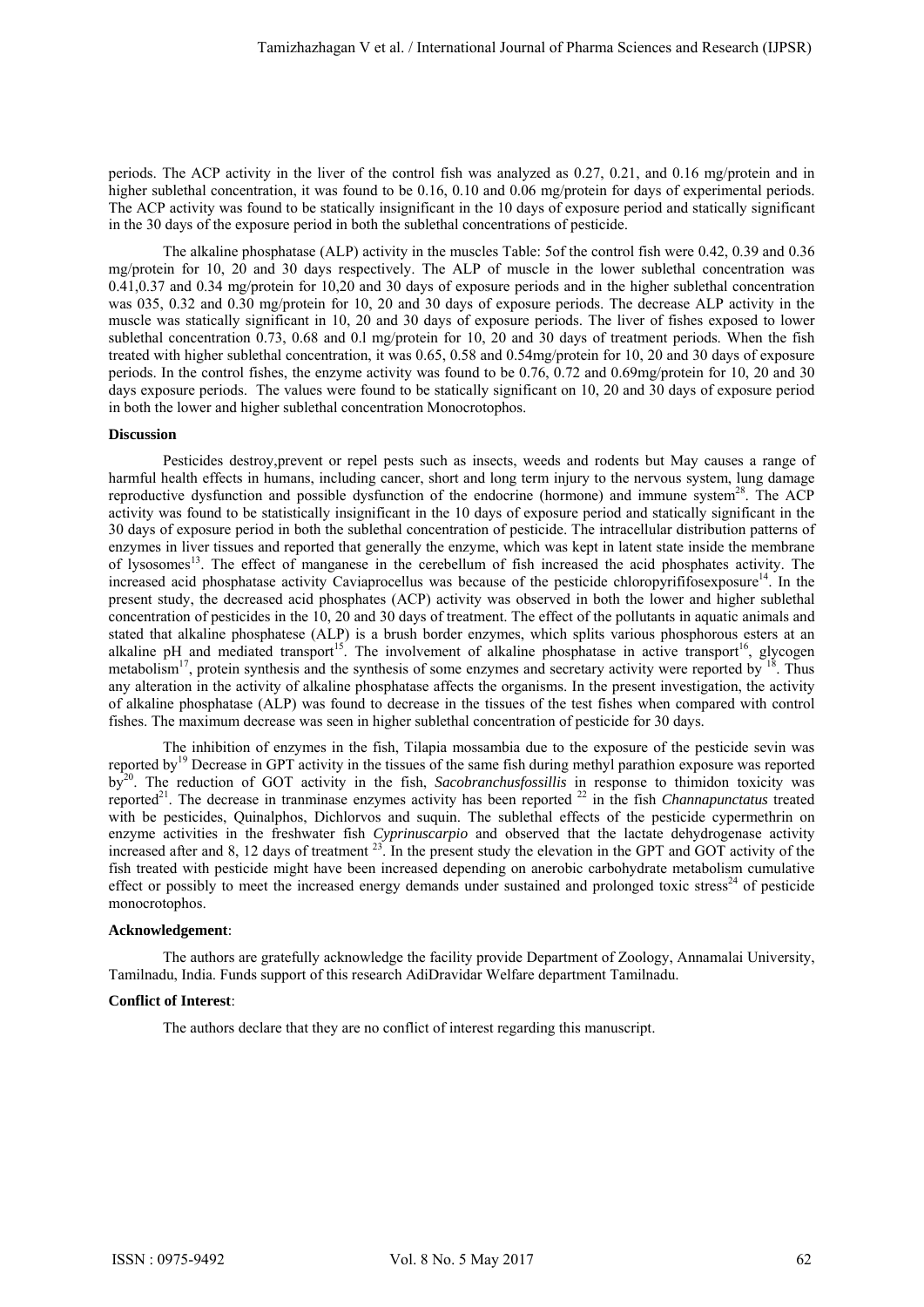#### **References** *me (8) Issue (1) February - 2015.*

- [1] CIA- The world fact book, Central Intelligence Agency.,www.cia.gov/ library/ publications/ the-world-fact book. 2008,10,109-116.
- [2] Abbasi SA, Abbasi N, and Soni R., Heavy metal in the environment, 1st. Ed. Mital Publication, New Delhi, India 1998.
- [3] APHA (American Public Health Association). Standard Methods of water and wastewater. 18th ed. American water works Association, Water Environment Federation Publication. APHA, Washington D.C. 1992.
- [4] Edwards., C.A. Environmental pollution by pesticidesPleunum press, London. 1973 p. 250.
- [5] De, A.K., Environmental Chemistry, 3rd edition. New Age International Pvt. Ltd. New Delhi. 1996.
- [6] Bogan, R.H, Okey, R.W and Vargas, D.J., Pesticides in natural waters research, 1961, 14: 249.
- [7] Maroux, S., Louvard. D., Baratti. J., The amino-peptidase from hog intestinal brush border. Biochem.Biophys.Acta., 1973,321, 282-295.
- [8] Semenza, G Anchoring and biosynthesis of stalked brush border membrane protein: glycosidase and peptidases of enterocytes and renal tubuli. Ann. Rev. CellBiol., 1986, 2, 255-313.
- [9] Ferraris, R. P., Villenas, S. A., Diamond, J Regulation of brush border enzyme activities and entrecote migration rates in mouse small intestine. Am. J. Physiol., 1992, 262, 1047-1059.
- [10] Ramamurthy, R., Nagaratnamma, R. Jayasundermma B. and Rama Rao, P.,Histopathological lesions in the gill of freshwater teleost, *Cyprinuscarpio*induced by methylparathion. Matsya., 1987,13: 144-147.
- [11] Rao, J.V., Ghousia, B., Pallela, R., Usman, P.K. and NageswaraRao, R., Changes in behavior and brain acetyl cholinesterase activity in mosquito fish*, Gambusiaaffinis*in response to the sub-lethal exposure to chlorpyrifos. Int J Environ Res Public Health.,2005,2(3): 478-483.
- [12] RaveendranS.,Facultative Air breathing, Hematology and nitrogen excretion in South India catfish *Mystusgulio*(Hamilton) Ph.D thesis submitted to Bharathidasan University, Thiruchirappalli and Tamilnadu., 2000.
- [13] Deduve,C.,B.G Pressman, R.Gianetto, R.Wattiaux and Applemans., Intracellular distribution patterns of enxzyme in fish liver tissue.Biochem.J., 1955,60:604-607.
- [14] Sheeba L., A study on the effects of endosulfon an organochlorine compound in Caviaprocellus. Ph.D thesis University of Madras, Tamilnadu,India .,1999.
- [15] Goldfisher, S.E. Esser and A.B. Novikoff, 1964.in: Uses of histological and histochemical assessment in the prognosis of the effect of aquatic pollution (ed.) D.E.Hinton, M.K.Kendall and B.B.Silver .Sect.528, Amer.Soc.testMat.Philadelphia., 194-208.
- [16] Denielli, J.F., Structural factors in cell permeability and secretion. Symp.Soc.Exp.Biol, 1972, 6:1-15. [17] Gupta, V and G.Rao.,Histological studies on the chloride plexes of the goat embryos II. Histological distribution of acid and alkaline phosphatase. ActaHistochem., 1974, 49: 60-63.
- [18] Sumner, A.T.,The cytology and the histochemistry of the digestive gland cells of Helis.Quart.J.Microsc.Sci.,1965,106:173-192.
- [19] Koundinya, P.R. and R.Ramamurthi., Effects of sumithion(Fenitrothion) on some selected enzyme system in the fish,Tilapiamossambica (Peters). Indian J.Exp.Biol.,1978, 16:801-811.
- [20] Sivaprasad,R.K and R.Ramana., Effect of sublethal concentration of methyl parathion on selected oxidative enzyme and organic constituents in the tissue of freshwater fish Tilapia mossambica(Petres).Current .Sci., 1979,48:426-528.
- [21] Verma, S.R., I.P Tonk and R.C Dalela., In viva enzymatic dysfunction induced by some aquatic pollutants in a fish, Sarcobranchusfossilis.J.Environ.Biol., 1980, 1:1.
- [22] Ghosh, T.K., Toxic impact of three organophosphate pesticides on carbohydrate metabolism in a freshwater fish Channapunctatus.Adv.Bio.Sci., 1987,6:20.
- [23] Sivakumari, R.,R.Manavalaramanujam, M.Ramesh and R.Lakshmi., Cypermethrin toxicity: Sublethal effects on enzyme activities in a freshwater fish, Cyprinuscarpio (Var.Communis).J.Environ.Biol., 1997,18(2): 121-125.
- [24] Tamizhazhagan,V.,Pugazhendy,K.,2016 .The toxicity effect of Monocrotophos 36% E.C on the Biochemical changes *Labeo rohita* (Hamilton, 1882)**.**International Journal for Scientific Research & Development Vol. 3, Issue 1.802-808.
- [25] Tamizhazhagan, V and Pugazhendy K. The toxicity effect of Monocrotophos 36% Ec on the Hematology, *Labeo rohita* (Hamilton, 1882).Int J Curr Pharm Res, 2015.7: 4, 92-95.
- [26] Mohun HF and Cook IJ. I J Clin Path., 1957, 10, 364.
- [27] Barrett,A.J: In: Dingle,J., T(Ed): Lysosomes: a Laboratory Handbook, Amsterdam: North-Holland Publ.Co. 1972, pp.46-135.
- [28] Tamizhazhagan,V.,PugazhendyK.The toxicity effect of Monocrotophos 36 E.C% on the Histological changes in Gill of *Labeo rohita*  (Hamilton, 1882).International journal for innovative research in multidisciplinary field. 2016. Vol- 2, Issue - 11,.435-439.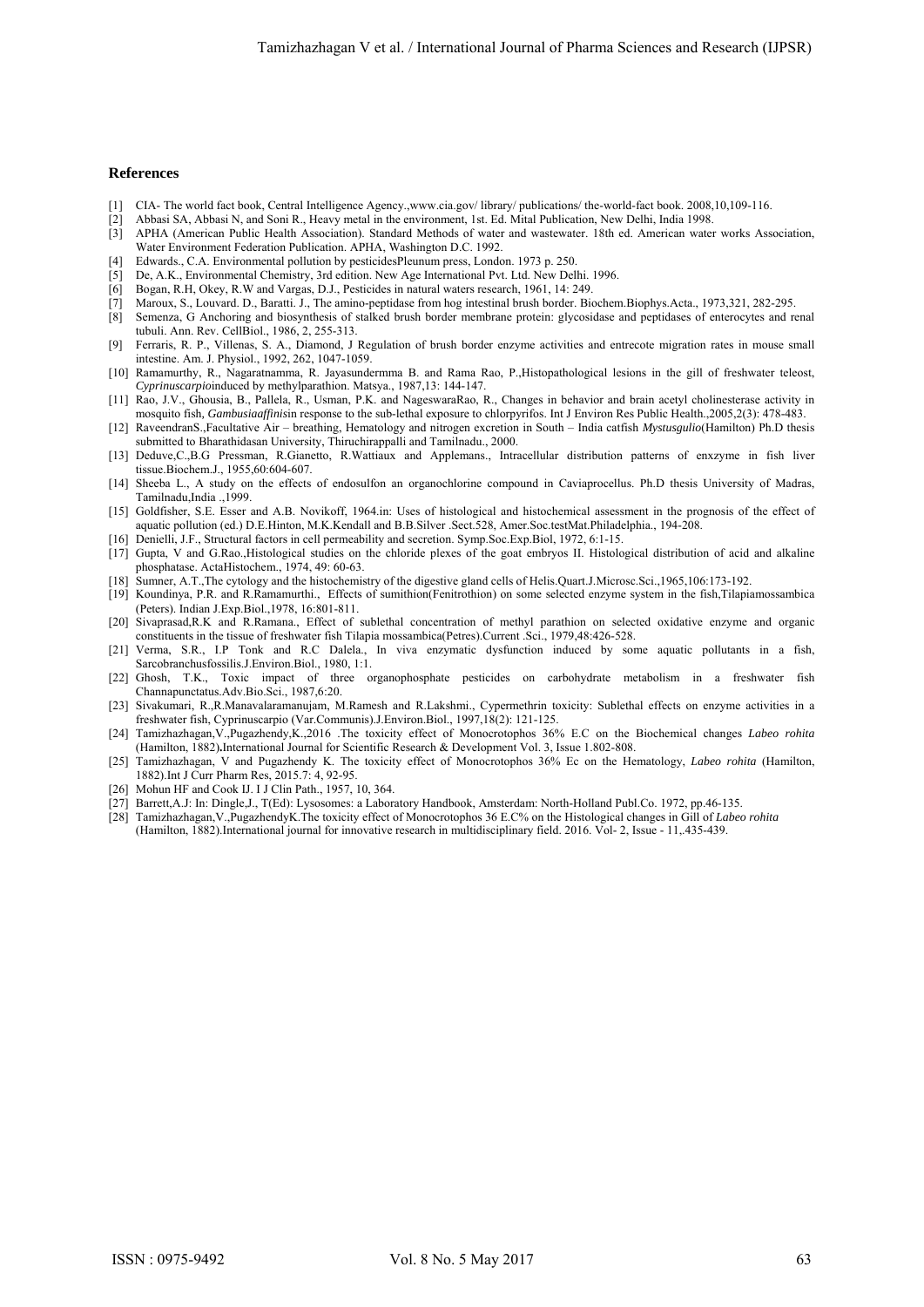| Concentration Monocrotophos | Exposure period(Days) | Amount of GOT content            |
|-----------------------------|-----------------------|----------------------------------|
|                             |                       | $(\mu$ mole pyruvate/mg/Protein) |
|                             | 10                    | $19.45 \pm 0.1201$               |
| Control 0 ppm               | 20                    | $18.23 \pm 0.2105$               |
|                             | 30                    | $17.69\pm 0.1105$                |
|                             | 10                    | $19.31 \pm 0.1150$               |
| Control 0.02 ppm            | 20                    | $18.15\pm0.1124$                 |
|                             | 30                    | $17.56 \pm 0.1105$               |
|                             | 10                    | $19.23 \pm 0.2533$               |
| Control 0.04 ppm            | 20                    | $18.02\pm 0.1325$                |
|                             | 30                    | $17.41 \pm 0.1872$               |
| Control 0.08 ppm            | 10                    | $19.01 \pm 0.1314$               |
|                             | 20                    | $17.91 \pm 0.2740$               |
|                             | 30                    | $17.20 \pm 0.5543$               |
| Control 0.10 ppm            | 10                    | $18.81 \pm 0.1314$               |
|                             | 20                    | $17.61 \pm 0.2740$               |
|                             | 30                    | $16.20 \pm 0.5543$               |

|  | Table: 1 The GOT content of liver of <i>Labeo rohita</i> exposed to pesticide monocrotophos. |  |  |  |
|--|----------------------------------------------------------------------------------------------|--|--|--|
|  |                                                                                              |  |  |  |

Table: 2 The GPT content of liver of *Labeo rohita* exposed to pesticide monocrotophos.

| Concentration Monocrotophos | Exposure period(Days) | Amount of GOT content        |
|-----------------------------|-----------------------|------------------------------|
|                             |                       | (μ mole pyruvate/mg/Protein) |
|                             | 10                    | $9.52 \pm 0.1201$            |
| Control 0 ppm               | 20                    | $7.23 \pm 0.2105$            |
|                             | 30                    | $6.45 \pm 0.1105$            |
|                             | 10                    | $9.35 \pm 0.1150$            |
| Control 0.02 ppm            | 20                    | $7.01 \pm 0.1124$            |
|                             | 30                    | $6.21 \pm 0.1105$            |
|                             | 10                    | $9.11 \pm 0.2533$            |
| Control 0.04 ppm            | 20                    | $6.95 \pm 0.1325$            |
|                             | 30                    | $5.85 \pm 0.1872$            |
|                             | 10                    | $8.94 \pm 0.1314$            |
| Control 0.08 ppm            | 20                    | $6.75 \pm 0.2740$            |
|                             | 30                    | $5.41 \pm 0.5543$            |
|                             | 10                    | $8.71 \pm 0.1314$            |
| Control 0.10 ppm            | 20                    | $6.35 \pm 0.2740$            |
|                             | 30                    | $5.12 \pm 0.5543$            |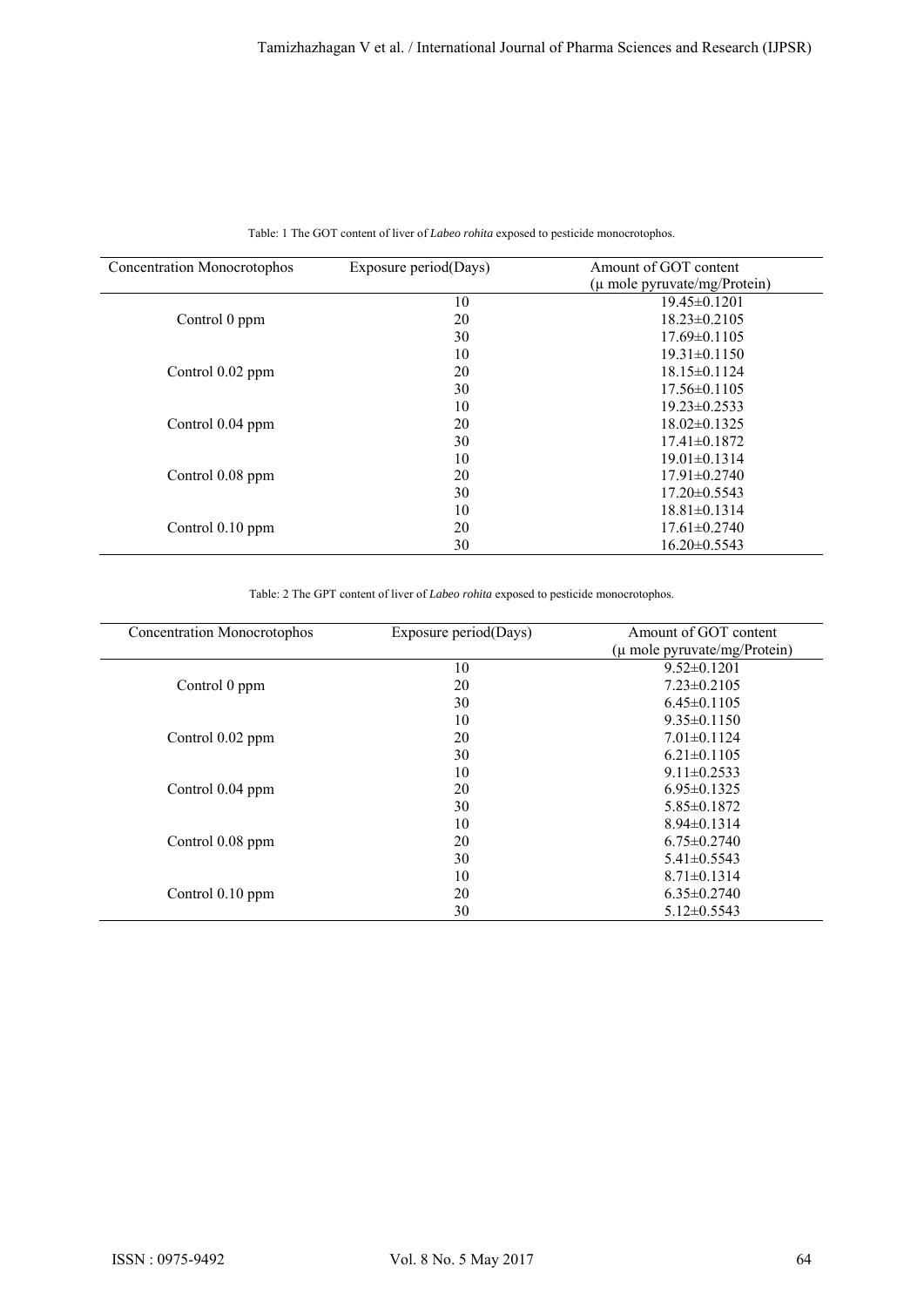| <b>Concentration Monocrotophos</b> | Exposure period(Days) | Amount of GOT content<br>$(\mu$ mole pyruvate/mg/Protein) |
|------------------------------------|-----------------------|-----------------------------------------------------------|
|                                    | 10                    | $0.27 \pm 0.1011$                                         |
| Control 0 ppm                      | 20                    | $0.21 \pm 0.2325$                                         |
|                                    | 30                    | $0.16 \pm 0.2105$                                         |
|                                    | 10                    | $0.25 \pm 0.1754$                                         |
| Control 0.02 ppm                   | 20                    | $0.19\pm0.1625$                                           |
|                                    | 30                    | $0.15 \pm 0.1741$                                         |
|                                    | 10                    | $0.20 \pm 0.2424$                                         |
| Control 0.04 ppm                   | 20                    | $0.16\pm0.1125$                                           |
|                                    | 30                    | $0.12\pm 0.1742$                                          |
|                                    | 10                    | $0.18\pm0.1254$                                           |
| Control 0.08 ppm                   | 20                    | $0.12 \pm 0.2740$                                         |
|                                    | 30                    | $0.08 \pm 0.5453$                                         |
|                                    | 10                    | $0.16 \pm 0.1756$                                         |
| Control 0.10 ppm                   | 20                    | $0.10 \pm 0.2142$                                         |
|                                    | 30                    | $0.06 \pm 0.1414$                                         |

Table: 3 The ACP content of liver of *Labeo rohita* exposed to pesticide monocrotophos.

# Table: 4 The ALP content of liver of *Labeo rohita* exposed to pesticide monocrotophos.

| Concentration Monocrotophos | Exposure period(Days) | Amount of GOT content            |
|-----------------------------|-----------------------|----------------------------------|
|                             |                       | $(\mu$ mole pyruvate/mg/Protein) |
|                             | 10                    | $0.76 \pm 0.1201$                |
| Control 0 ppm               | 20                    | $0.72 \pm 0.2105$                |
|                             | 30                    | $0.69 \pm 0.1105$                |
|                             | 10                    | $0.25 \pm 0.1754$                |
| Control 0.02 ppm            | 20                    | $0.19 \pm 0.1625$                |
|                             | 30                    | $0.15 \pm 0.1741$                |
|                             | 10                    | $0.73 \pm 0.1150$                |
| Control 0.04 ppm            | 20                    | $0.68 \pm 0.1124$                |
|                             | 30                    | $0.65 \pm 0.1105$                |
|                             | 10                    | $0.69 \pm 0.2533$                |
| Control 0.08 ppm            | 20                    | $0.64 \pm 0.1325$                |
|                             | 30                    | $0.59 \pm 0.5553$                |
|                             | 10                    | $0.65 \pm 0.1786$                |
| Control 0.10 ppm            | 20                    | $0.58 \pm 0.2542$                |
|                             | 30                    | $0.54 \pm 0.1504$                |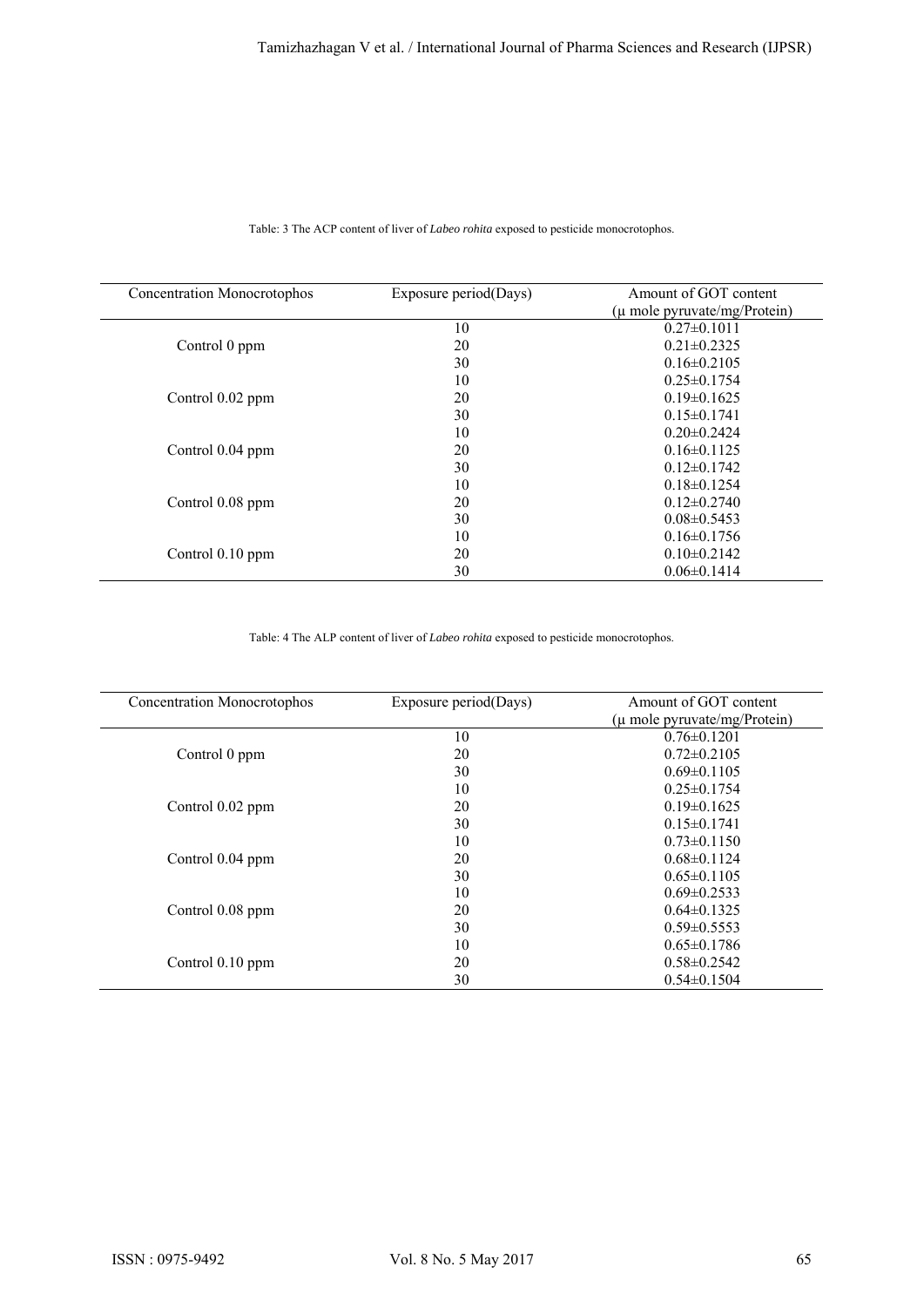| Concentration Monocrotophos | Exposure period(Days) | Amount of GOT content<br>$(\mu$ mole pyruvate/mg/Protein) |
|-----------------------------|-----------------------|-----------------------------------------------------------|
|                             | 10                    | $15.21 \pm 0.1325$                                        |
| Control 0 ppm               | 20                    | $13.54\pm 0.1452$                                         |
|                             | 30                    | $12.23 \pm 0.4210$                                        |
|                             | 10                    | $15.01 \pm 0.2154$                                        |
| Control 0.02 ppm            | 20                    | $13.34\pm 0.3521$                                         |
|                             | 30                    | $12.13\pm 0.2145$                                         |
|                             | 10                    | $14.93\pm 0.3562$                                         |
| Control 0.04 ppm            | 20                    | $13.12\pm 0.2415$                                         |
|                             | 30                    | $11.96 \pm 0.3562$                                        |
|                             | 10                    | $14.61 \pm 0.145$                                         |
| Control 0.08 ppm            | 20                    | $13.01 \pm 0.3562$                                        |
|                             | 30                    | $11.81 \pm 0.4852$                                        |
|                             | 10                    | $14.48 \pm 0.2150$                                        |
| Control 0.10 ppm            | 20                    | $12.97\pm0.3692$                                          |
|                             | 30                    | $11.62 \pm 0.2415$                                        |

Table: 5 The GOT content of Muscle of *Labeo rohita* exposed to pesticide monocrotophos.

Table: 6 The GPT content of Muscle of *Labeo rohita* exposed to pesticide monocrotophos.

| Concentration Monocrotophos | Exposure period(Days) | Amount of GOT content            |
|-----------------------------|-----------------------|----------------------------------|
|                             |                       | $(\mu$ mole pyruvate/mg/Protein) |
|                             | 10                    | $1.93 \pm 0.2150$                |
| Control 0 ppm               | 20                    | $1.86 \pm 0.1240$                |
|                             | 30                    | $1.79 \pm 0.2130$                |
|                             | 10                    | $1.89 \pm 0.2140$                |
| Control $0.02$ ppm          | 20                    | $1.81 \pm 0.2150$                |
|                             | 30                    | $1.68 \pm 0.2514$                |
|                             | 10                    | $1.72 \pm 0.1208$                |
| Control 0.04 ppm            | 20                    | $1.75 \pm 0.1542$                |
|                             | 30                    | $1.51 \pm 0.2415$                |
|                             | 10                    | $1.63 \pm 0.2451$                |
| Control 0.08 ppm            | 20                    | $1.61 \pm 0.3562$                |
|                             | 30                    | $1.45 \pm 0.4752$                |
|                             | 10                    | $1.55 \pm 0.2451$                |
| Control $0.10$ ppm          | 20                    | $1.46 \pm 0.3562$                |
|                             | 30                    | $1.31 \pm 0.2581$                |